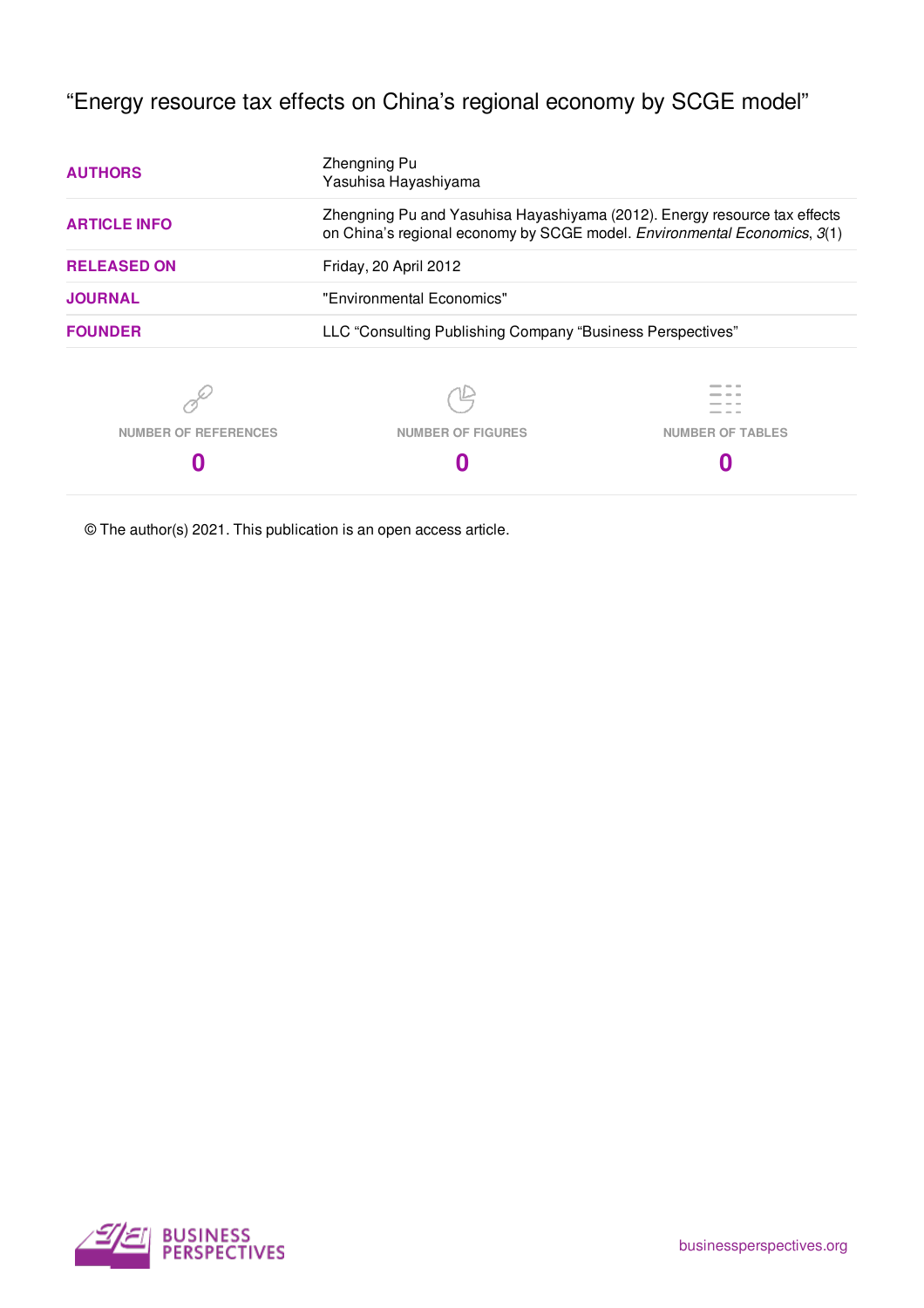# Zhengning Pu (Japan), Yasuhisa Hayashiyama (Japan)

# Energy resource tax effects on China's regional economy by SCGE model

# Abstract

In the year 2010, as a part of operation to reach nation's commitment on COP15 United Nations Climate Change Conference held in Copenhagen, China has sought to change its tax system, which might meet the country's future demands of economic development. Those changes include attempts to introduce a carbon tax, to change the resource tax rate, and to start an energy tax pilot program which start 5% ad valorem energy resource tax in China's western provinces in the year 2011 and make this tax became a nation policy in 2012. In this study, a Spatial Computable General Equilibrium model (SCGE model) was built to evaluate the possible effects of energy resource tax policy on different regions of China when the policy was just pilot or went nationwide.

**Keywords:** greenhouse gases, computable general equilibrium model, energy-resource tax policy. **JEL Classification:** Q51, Q54, Q58.

# **Introduction**

The energy resource consumption in China has become one of the world problems nowadays. Taking China's energy elasticity as an example, it was 0.432 in period of 1978 to 1987. This number was increased to 0.523 ten years after, increased about 21%. Then in period of 1998 to 2007, China's energy elasticity was about 0.699. Actually, if we take the first ten year of 21st century as statistics interval, energy elasticity of China was about 0.886. Compared with the period of 1978 to 1987, it almost doubled its energy elasticity. If we take US and China, two world largest economy as comparison, in the year 2000, China's energy consumption was only as half as US. Only nine years later, in 2009, China's energy consumption was almost as same as the State. Till the year 2010, China had already turned to the largest energy consumption nation on the earth.

This high energy consumption brings series of environment problems for China. Greenhouse Gas (hereinafter GHG) emission or Carbon dioxide issues in China for example, was one of the most criticized issue for China for all over the world. Actually, the GHG problem in China should most blame on the current energy consumption structure it had. In China's, coal using as the primary energy is always occupied the vast proportion. As data from China Energy Statistical Yearbook (2009) showed, the coal using rate in primary industry of China was over 70% for decade. Moreover, the IEA had reported that in 2009, half of world coal production was consumed by China.

Compared with petroleum and nature gas, coal as a primary energy had the highest per unit carbon emission. IPCC's (2006) report had showed that, carbon emission factor for coal was about 0.755 per coal using unit, but the emission factor for petro-

-

leum and nature gas were only 0.585 and 0.448. This means that by using same number of coal and nature gas, the coal using will at least emit 1.67 times higher carbon emission. Back to the case in China, with the majority consumption of high carbon emission energy goods – coal, it is not surprise that China has such a high GHG emission.

To deal with all kinds of environment issues that was caused by energy consumption, the Chinese government had made its commitment on the COP15 Copenhagen conference that to reduce 45% per unit GDP carbon dioxide emission by the year 2020 compared with nation's 2005 emission level. In order to do so, some self-efforts such as increasing use of nature gas and hydropower, investing more funds on new energy development, cutting back nation's energy use and adjusting its energy related tax system had been executed in recent years. As a part of its energy related tax system reform, China had raised its energy resource tax from almost zero to a 5% ad valorem energy tax for all energy goods. This policy was piloted in western provinces of China first in 2011 and will extend to the whole nation in 2012.

In this study, a Spatial Computable General Equilibrium model (hereinafter SCGE model) has been used to evaluate the possible effect of this pilot policy and the nationwide extension in different regions for China.

#### 1. Model structure

The SCGE model used in this study is a multi region static CGE model incorporating the assumption of perfectly competitive market and zero profit. International trade followed a small country assumption and Armington assumption. Substitution between capital and energy was considered during the production process. This model was based on Hosoe's (2004) one-country static CGE model, details about model structure could be found in Pu's (2011)

<sup>©</sup> Zhengning Pu, Yasuhisa Hayashiyama, 2012.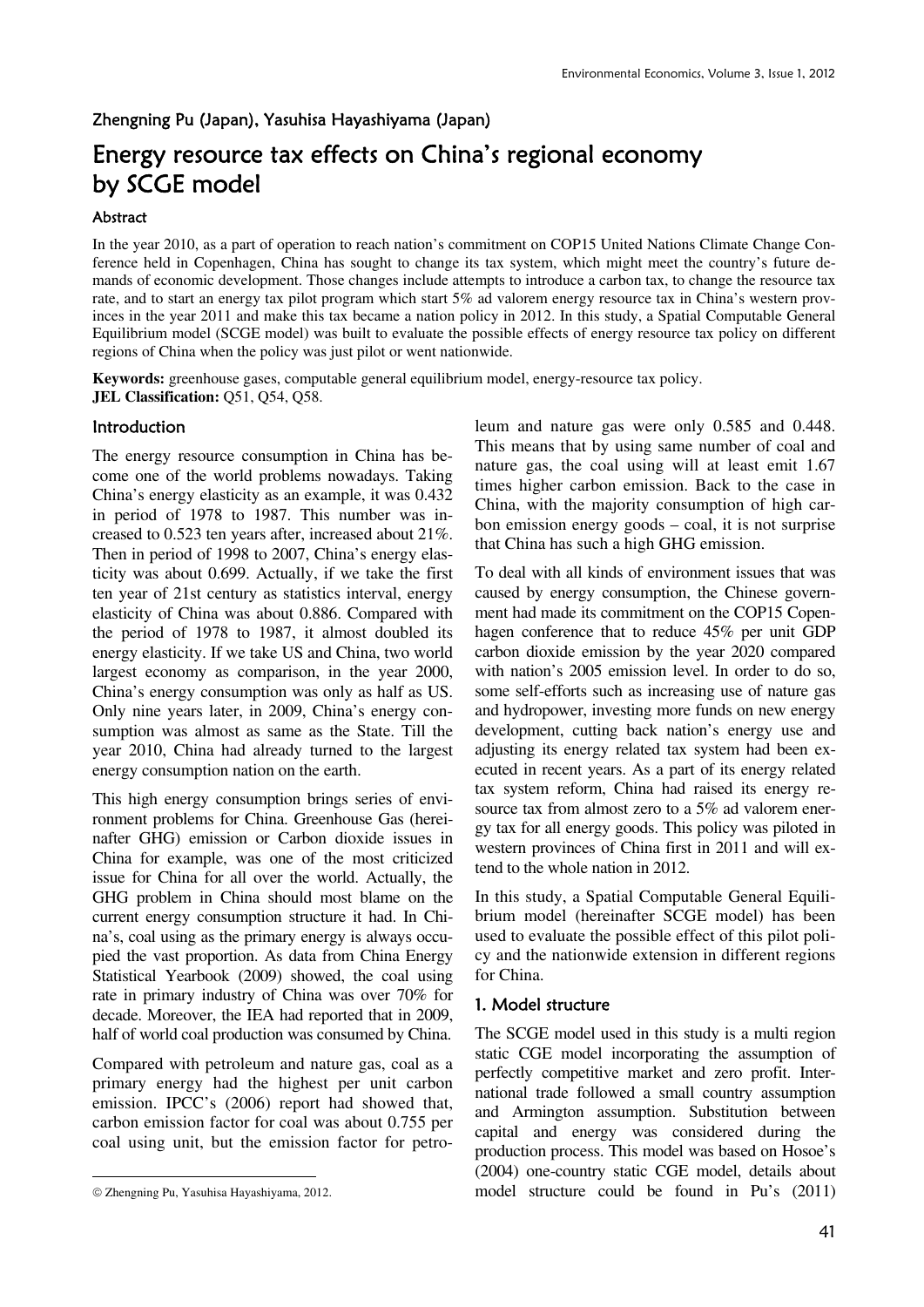discussion paper. Model structure includes five nests: production nest, household consumption nest, government activities nest, exports and imports nest.

Structure nests were shown as follows, all the explanation for model variables and model's math equation could be checked from the Appendix.



**Fig. 1. Production structure**

In Figure 1, the production structure, VAE stands for the value-added and energy composite, which takes the labor and capital-energy composite for the CES function. The composite intermediate input is a composite of the same intermediate inputs of different regions. The output of industry *j* of region

*r* is regarded as the composite of VAE goods and all composite intermediate inputs under the CES function. For the overall production structure, there is also a part of capital and energy composite, this capital-energy composite structure is depicted in Figure 2.



**Fig. 2. Capital-energy composite** 

As Figure 2 shows, the capital-energy composite is the composite of capital input and energy composite inputs under the CES function. In the energy-input composite, substitution was only considered between the primary energy resources of coal and non-coal (natural gas, petroleum, and oil), but not between primary energy resources and secondary energy resources such as electricity. This composite was chosen for two reasons. On the one hand, in data China Statistics Press (2009), 78% of China's electricity was derived from burning coal. This

made the relation between electricity and coal more likely to include demand and supply but not substitution. Furthermore, the energy composite data from China's Energy Statistical Yearbook (2008) presented in Table 1 also support that two main consumption goods for China's energy consumption were coal and petroleum and natural gas. On the other hand, data for China only divided coal from other primary energy resources. These data problems made distinction in greater detail impossible.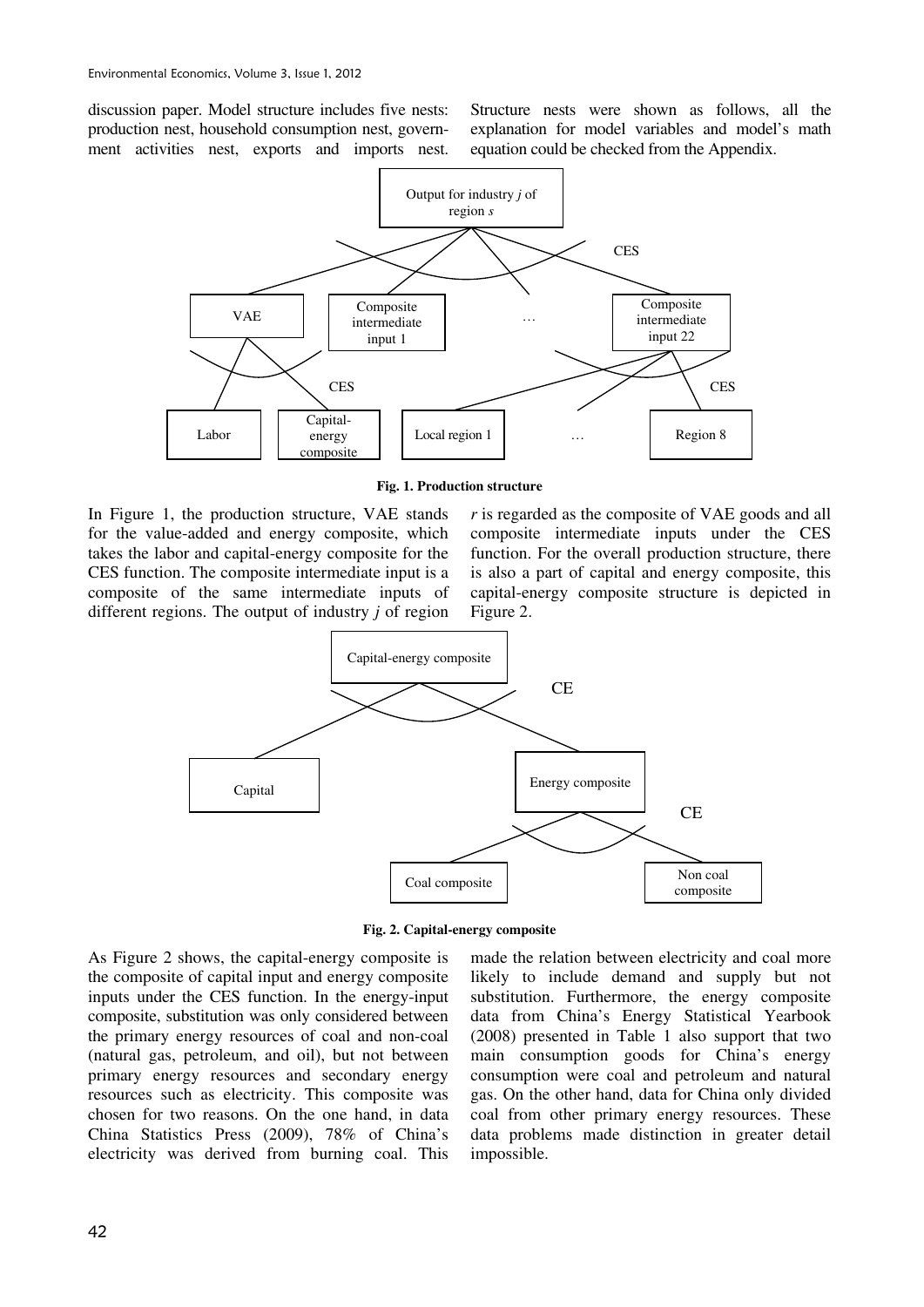| Item                | 1995                                                                         | 2000  | 2003                                                                         | 2004  | 2005  | 2006  | 2007  |  |
|---------------------|------------------------------------------------------------------------------|-------|------------------------------------------------------------------------------|-------|-------|-------|-------|--|
|                     | As percentage of primary energy production (%) (calorific value calculation) |       |                                                                              |       |       |       |       |  |
| Coal                | 77.4                                                                         | 71.02 | 71.63                                                                        | 71.31 | 72.76 | 72.97 | 72.82 |  |
| Petroleum           | 18.3                                                                         | 24.28 | 23.24                                                                        | 23.39 | 21.74 | 21.25 | 20.64 |  |
| Natural gas         | 1.88                                                                         | 2.46  | 2.7                                                                          | 2.72  | 2.9   | 3.18  | 3.67  |  |
| Hydroelectric power | 1.84                                                                         | 2.08  | 2.11                                                                         | 2.26  | 2.3   | 2.31  | 2.57  |  |
| Nuclear power       | 0.13                                                                         | 0.16  | 0.32                                                                         | 0.32  | 0.3   | 0.29  | 0.3   |  |
|                     |                                                                              |       | As percentage of primary pnergy production (%) (coal equivalent calculation) |       |       |       |       |  |
| Coal                | 74.6                                                                         | 67.75 | 68.38                                                                        | 67.99 | 69.11 | 69.4  | 69.5  |  |
| Petroleum           | 17.5                                                                         | 23.21 | 22.21                                                                        | 22.33 | 21    | 20.4  | 19.7  |  |
| Natural gas         | 1.8                                                                          | 2.35  | 2.58                                                                         | 2.6   | 2.8   | 3     | 3.5   |  |
| Hydroelectric power | 5.71                                                                         | 6.23  | 5.93                                                                         | 6.2   | 6.26  | 6.4   | 6.5   |  |
| Nuclear power       | 0.39                                                                         | 0.46  | 0.9                                                                          | 0.88  | 0.83  | 0.8   | 0.8   |  |

#### Table 1. Primary energy composition

Source: China Energy Statistical Yearbook (2008).



#### **Fig. 3. Household activities**

Figure 3 portrays the household activities. In this structure, Household sector earn their income based on work income (labor income) and investment event (capital income). They will send that revenue in household consumption and took the rest as savings all into investment actives.



**Fig. 4. Government activities**

Figure 4 portrays government activities. As the structure shows, the government's income is based on taxation of three kinds: a production tax, energy tax, and direct tax. Direct taxes include labor income tax and capital tax. The government collects these taxes as government income and spends them on consumption and investment.



**Fig. 5. Export structure** 

In the export structure showed in Figure 5, local total output is divided into export supply and domestic supply. This division procedure is based on a CET function.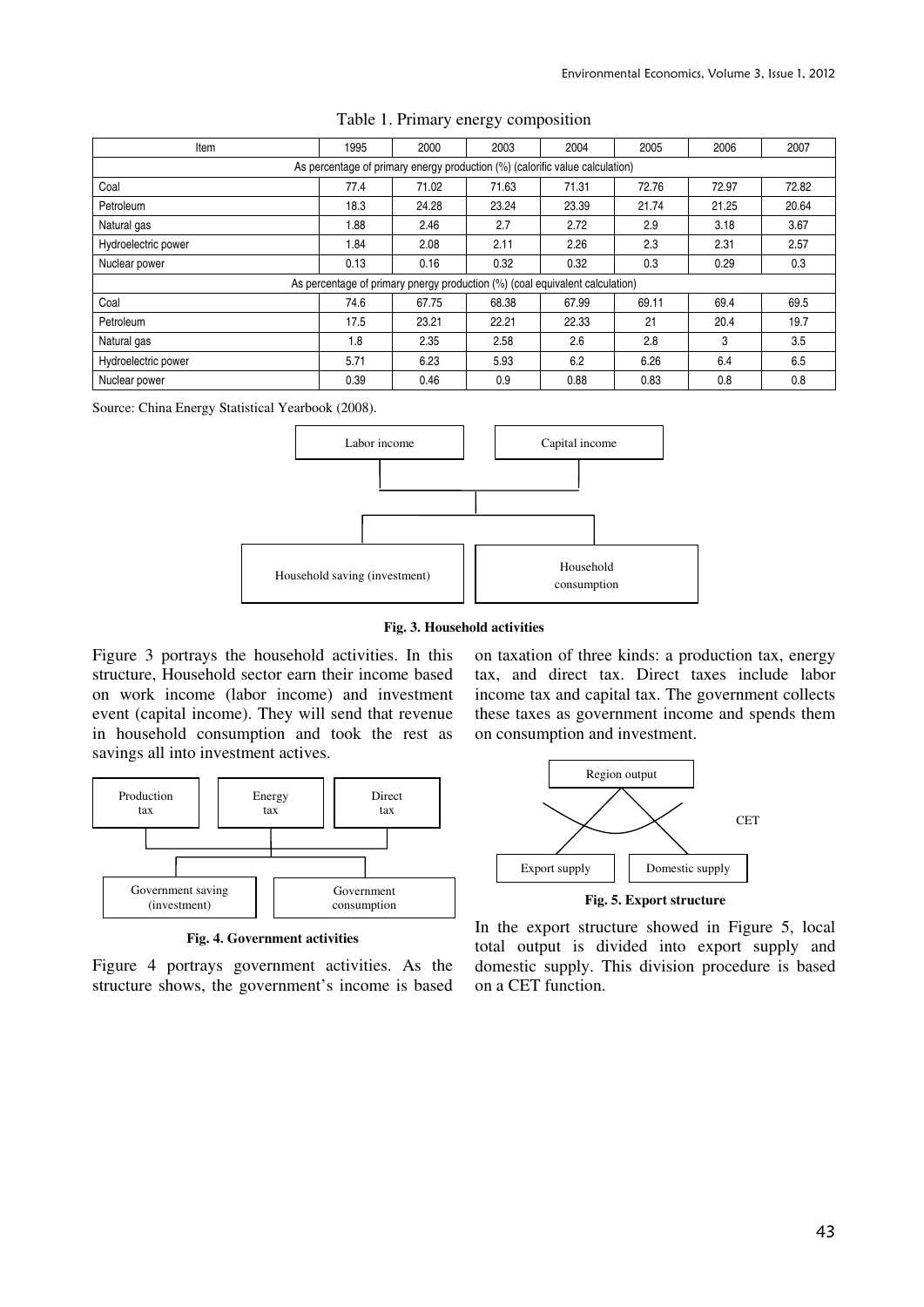

#### **Fig. 6. Import structure**

Figure 6 presents the import structure of the model. It might be said that the imported goods from the world market are combined with the local supply in a CES function under the Armington assumption. Those Armington composite commodities are used to satisfy different demands such as production input or household consumption for the local region.

# 2. Data resource and scenarios

**2.1. Data resource.** Data used for the SCGE model was based on 2000 China's multi-regional inputoutput matrix (2003). The input-output matrix includes 8 regions and 30 commodity sectors. In this data base, 31 mainland China provinces and municipalities were divided into eight regions; the region division situation was shown as in Table 2. Following this division, western area of China could be considered to include northwest and southwest regions, but for energy resource production, it must be mentioned that main coal energy producers were present in central area and northwest. Beside above, following this region division, east coast and south coast region could be considered as two most outsourcing economy areas in China and region northeast's economy was heavily based on its heavy industry.

| Region               | Included provinces and cities                             |
|----------------------|-----------------------------------------------------------|
| Northeast            | Heilongjiang, Jilin, Liaoning                             |
| North municipalities | Beijing, Tianjin                                          |
| North coast          | Hebei, Shandong                                           |
| East coast           | Jiangsu, Shanghai, Zhejiang                               |
| South coast          | Fujian, Guangdong, Hainan                                 |
| Central              | Shanxi, Henan, Anhui, Hubei, Hunan, Jiangxi               |
| Northwest            | Inner Mongolia, Shanxi, Ningxia, Gansu, Qinghai, Xinjiang |
| Southwest            | Sichuan, Chongqing, Yunnan, Guizhou, Guangxi, Tibet       |

For 30 commodity sectors, we made a linkage between data in this study and GTAP data which mentioned by Burniaux (2002), reclassified industry classifications into 24 new sectors for 2000 China's multi-regional input-output matrix data sources. We made this new classification under two proposes. On the one hand, we hope to simplify calculating process, make the model more concise; on the other

hand, we are going to make a connection between this SCGE model and the GTAP, and to make a linkage between this model and the GTAP-E model. If to do so, the first step to achieve this linkage was to synchronize two model's data sector. Table 3 shows the new commodity sectors and which sectors in GTAP 7 data base and 2000 China's multi-regional input-output matrix data were included.

| Table 3. Reclassified commodity sectors |  |
|-----------------------------------------|--|
|-----------------------------------------|--|

| No. | New classified sectors | China multi-region I-O 30 sectors      | GTAP-7 sectors                                                          |
|-----|------------------------|----------------------------------------|-------------------------------------------------------------------------|
|     | Agriculture            | Agriculture                            | pdr, wht, gro, v_f, osd, c_b, pfb, ocr, ctl, oap,<br>rmk, wol, for, fsh |
|     | Coal mining            | Coal mining                            | <sub>co</sub>                                                           |
| 3   | Oil and gas mining     | Oil and gas mining                     | oil, gas                                                                |
| 4   | Other mining           | Metal ore mining, non-metal ore mining | omn                                                                     |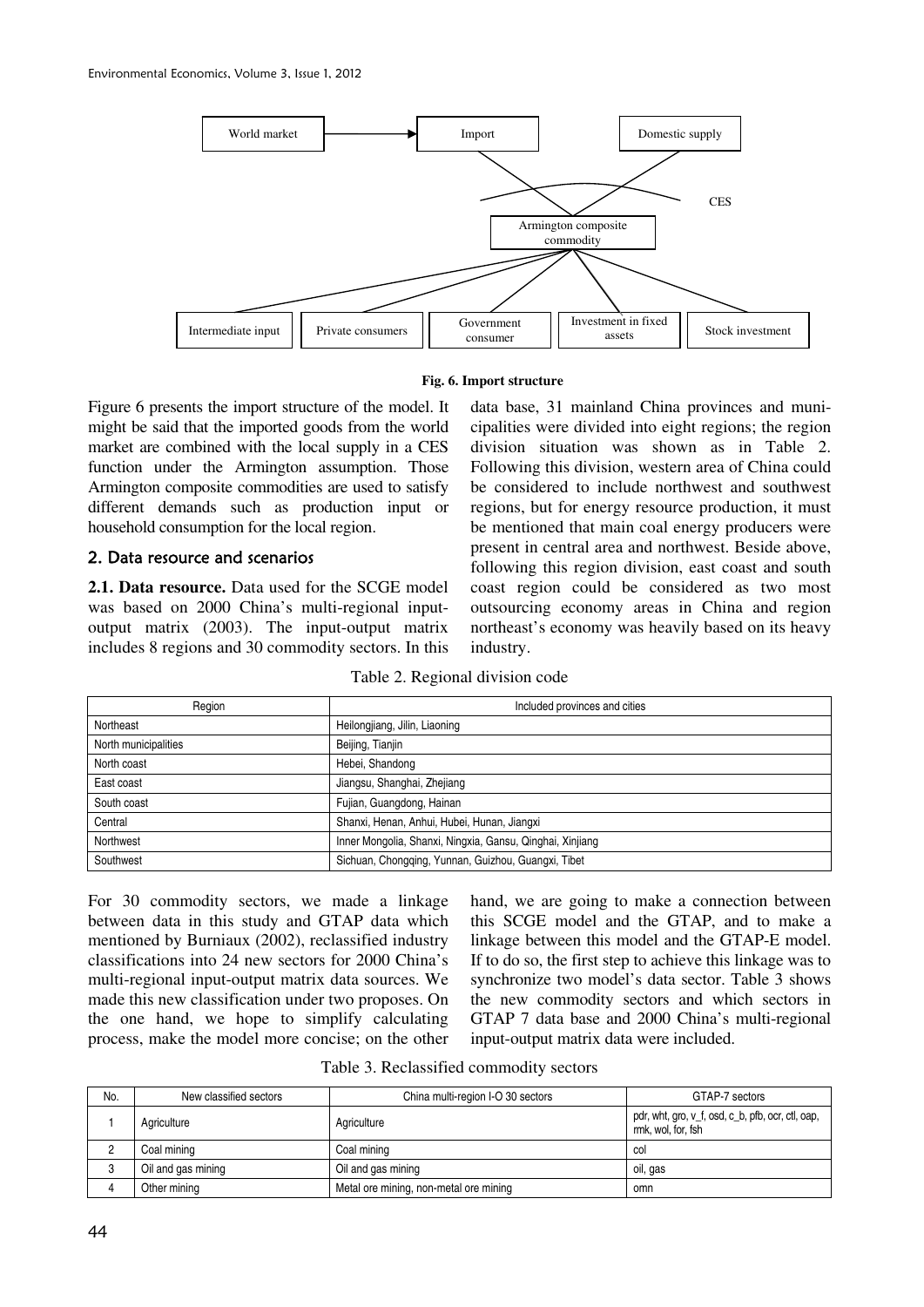| No. | New classified sectors                    | China multi-region I-O 30 sectors                                                                                             | GTAP-7 sectors                         |
|-----|-------------------------------------------|-------------------------------------------------------------------------------------------------------------------------------|----------------------------------------|
| 5   | Food manufacturing                        | Food manufacturing and tobacco processing                                                                                     | cmt, omt, vol, mil, pcr, sgr, ofd, b_t |
| 6   | Textile                                   | Textile                                                                                                                       | tex                                    |
| 7   | Wearing apparels                          | Wearing apparel, leather, furs, down and related products                                                                     | wap, lea,                              |
| 8   | Sawmills and wood products                | Sawmills and furniture                                                                                                        | lum                                    |
| 9   | Paper products                            | Paper and products, printing and recording medium<br>reproduction                                                             | ppp                                    |
| 10  | Petroleum processing and coking           | Petroleum processing and coking                                                                                               | $p_c$                                  |
| 11  | Chemical industry                         | Chemical industry                                                                                                             | crp                                    |
| 12  | Non-metallic mineral products             | Non-metallic mineral products                                                                                                 | nmm                                    |
| 13  | Metal smelting and pressing               | Metal smelting and pressing                                                                                                   | i_s                                    |
| 14  | Metal products                            | Metal products                                                                                                                | nfm. fmp                               |
| 15  | Machinery industry                        | Machinery Industry                                                                                                            | mvh                                    |
| 16  | Transport equipment                       | Transport equipment                                                                                                           | otn                                    |
| 17  | Electrical machinery and equipment        | Electrical, machinery and equipment                                                                                           | ome                                    |
| 18  | Electronic and communication<br>equipment | Electronic and communication equipment manufacturing                                                                          | ele                                    |
| 19  | Other manufacturing industries            | Measuring instruments and office machinery, machinery and<br>equipment repair, other manufacturing industries, waste disposal | omf                                    |
| 20  | Electricity, water and gas supply         | Electricity, steam, and hot water production and supply, gas<br>production and supply, tap water production and supply        | ely, gdt, wtr                          |
| 21  | Construction                              | Construction                                                                                                                  | cns                                    |
| 22  | Transportation and warehousing            | Transportation and warehousing                                                                                                | otp, wtp, atp, cmn                     |
| 23  | Commercial                                | Wholesale and retail trade                                                                                                    | trd                                    |
| 24  | Services                                  | <b>Services</b>                                                                                                               | ofi, isr, obs, ros, osg, dwe           |

|  | Table 3 (cont.). Reclassified commodity sectors |  |
|--|-------------------------------------------------|--|
|  |                                                 |  |

**2.2. Scenarios.** China wishes to change its energy resource policy from almost zero to a 5% ad valorem energy tax on all energy goods in purpose of control carbon emission and policy would have been first pilot in western area of China. For scenario setup, we decide to mainly observe the possible effect caused by this pilot policy and the effect by the future policy which might be followed.

For this purpose, we followed China's reality policy, setup four different scenarios for evaluate effectiveness for China's energy tax policy. These four scenarios were as in Table 4.

Table 4. Scenarios setup

| Scenario       | Content                                           |
|----------------|---------------------------------------------------|
| S <sub>1</sub> | 1% ad valorem energy tax for China's western area |
| S <sub>2</sub> | 5% ad valorem energy tax for China's western area |
| S <sub>3</sub> | 1% ad valorem energy tax for total China          |
| S <sub>4</sub> | 5% ad valorem energy tax for total China          |

In these four scenarios, scenario 2 was the reality pilot energy policy which will be executed in the year 2011, scenario 4 was the simulate situation about what will happened when the pilot policy extend to the whole nation. Scenario 1 and scenario 3 are the region level and national level control scenarios, which are used to compare the effectiveness of policy strength.

In order to analyze the policy effectiveness, eight indexes had been chosen as analysis variables. These eight indicators could be divided as national level indicators, regional level indicators and industry level indicator. National level indicators include national GDP losses, marginal abatement cost (MAC) and national carbon reduction quantity. Region level indexes include petroleum and natural gas mining output reduction, coal mining industry output reduction, regional household utility rate of change and regional GDP rate of change.

In this research, energy resources has been treated as the major carbon emission factor of economic activities and energy production in this model is produced by the coal mining sector and petroleum and natural gas mining sector. At the same time, resource shows that China's got itself a 95% higher energy self-sufficiency rate, it can be assumed that China's energy consumption products were produced mainly by its own energy production sector. Therefore, energy sector output indexes described above could used to judge the carbon emission control effects of the policy (more energy production reduction means greater reduction in carbon emissions). For national level consideration, to view the result more clearly, we made the calculation from energy sector output indicators to a carbon emission reduction index which used to determine the effectiveness of scenario policy. Beside this carbon emission reduction indicator, other indexes were used to judge whether these policy scenarios might or might not heavily affect national economy, industry condition, household living condition, etc.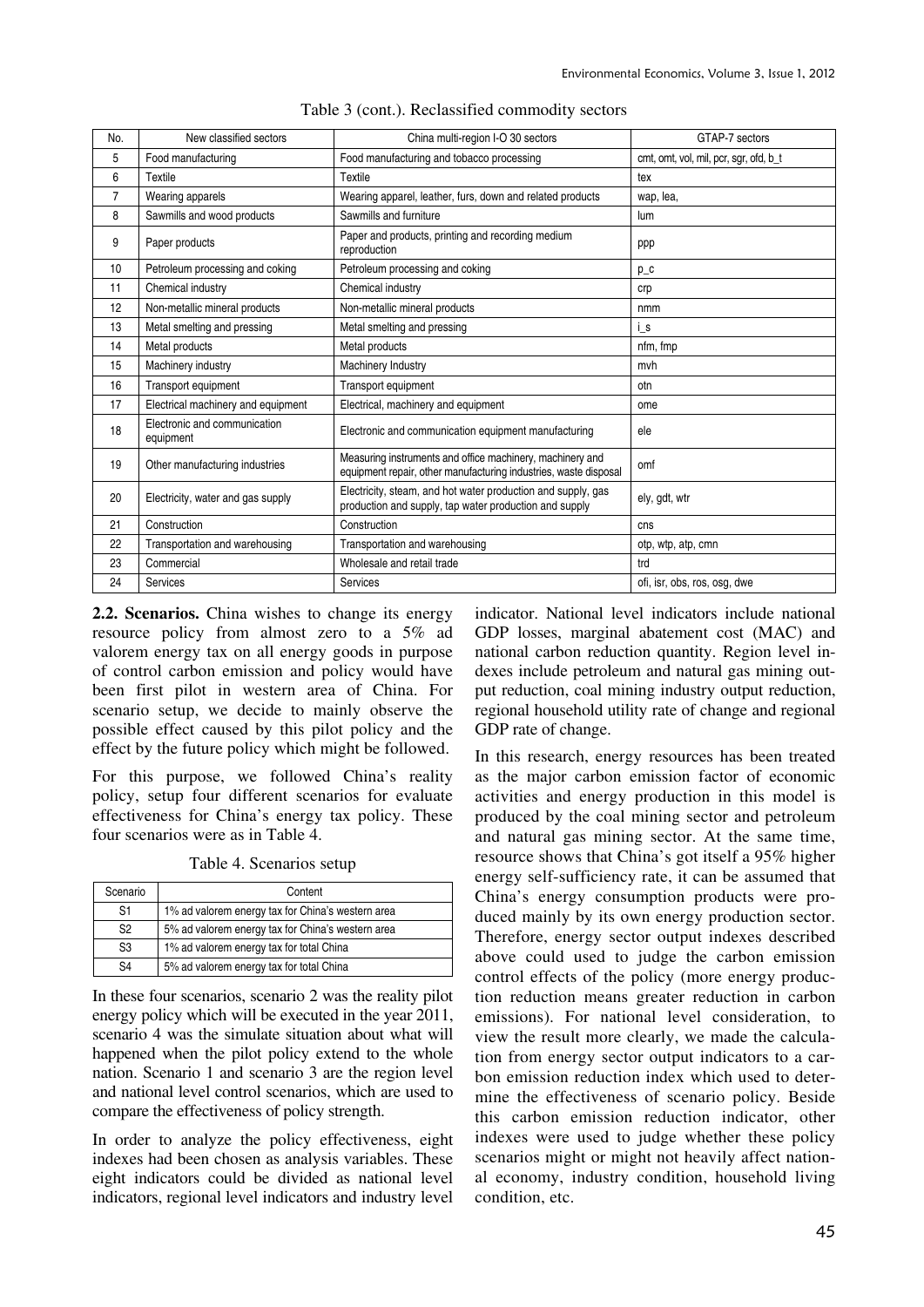# 3. Simulation results analysis

Foreign exchange rate has been settled as numéraire and the results are showed as follows. In Table 5, result of national level indexes under different tax policy had been showed.

Table 5. National level indexes

|                                     | S1      | S <sub>2</sub> | S <sub>3</sub> | S <sub>4</sub> |
|-------------------------------------|---------|----------------|----------------|----------------|
| Carbon reduction<br>(ton)           | 64143.9 | 304720.8       | 193334.8       | 892704.8       |
| <b>GDP</b> losses<br>(thousand CNY) | 2711.55 | 42556.55       | 69259.11       | 224886.62      |
| MAC (CNY/ton)                       | 42.3    | 139.7          | 358.2          | 251.9          |

The carbon reduction quantities were indirectly calculated from national coal output and national petroleum and nature gas output. For the calculation, we used 166 CNY/ton for coal price, and 1,150 CNY/ton for the petroleum and natural gas composite price. These energy prices were referenced to Data from China Development and Reform Commission Consumer Division and Brent crude oil price in 1997. The year 1997 was the base data year in this research. Carbon emission factor for this study was referred from the IPCC (0.755 for coal, 0.448 for natural gas and 0.585 for petroleum), which imply China's total carbon emissions reduction in above four scenarios. As the results show, each energy resource tax policy scenario could made efficiency on carbon emission reduction. Since western area in China was its mean energy produce base, a strong policy on western area (5% energy resource tax for S2) seems more effective than national level weak policy (1% energy resource tax for S3) on carbon emission reduction.

Meanwhile, marginal abatement cost (MAC) show increased while the regional policy strength increased gradually. But when the policy extends for national wide, MAC trends shows contrary with policy strength. Overall, MAC for regional level policy scenarios was lower than national level policy scenarios. Not like the MAC, national GDP losses show positive correlation with scenario policy strength. Whether the policy increases the intensity or expands from regional to the whole country, this index shows a gradually increasing.

Although national level indexes shows that four policy scenarios all had positive effect on carbon emission reduction, regional level data show that, under each identical simulation scenario, different regions' economy, household living condition changes and regional carbon emission reduction level are entirely different. Figure 7 and Figure 8 show the regional utility rate of change and regional GDP rate of change in each scenario for all regions. Table 6 and Table 7 were the carbon emission reduction in regional level.



**Fig. 7. Regional utility rate of change (%)** 

Regarding regional utility rate changes, in each scenario, most regions' household utility changes show decrease, but the East Coast, Central and Northwest regions show increase in their household utility changes (change rate for Central area is negative under

S2, but consider the actual variation, this change could be ignored). Considered that central and northwest were the major energy support area in China, it could be said that energy resource tax can help increase China's energy producing region residents' welfare.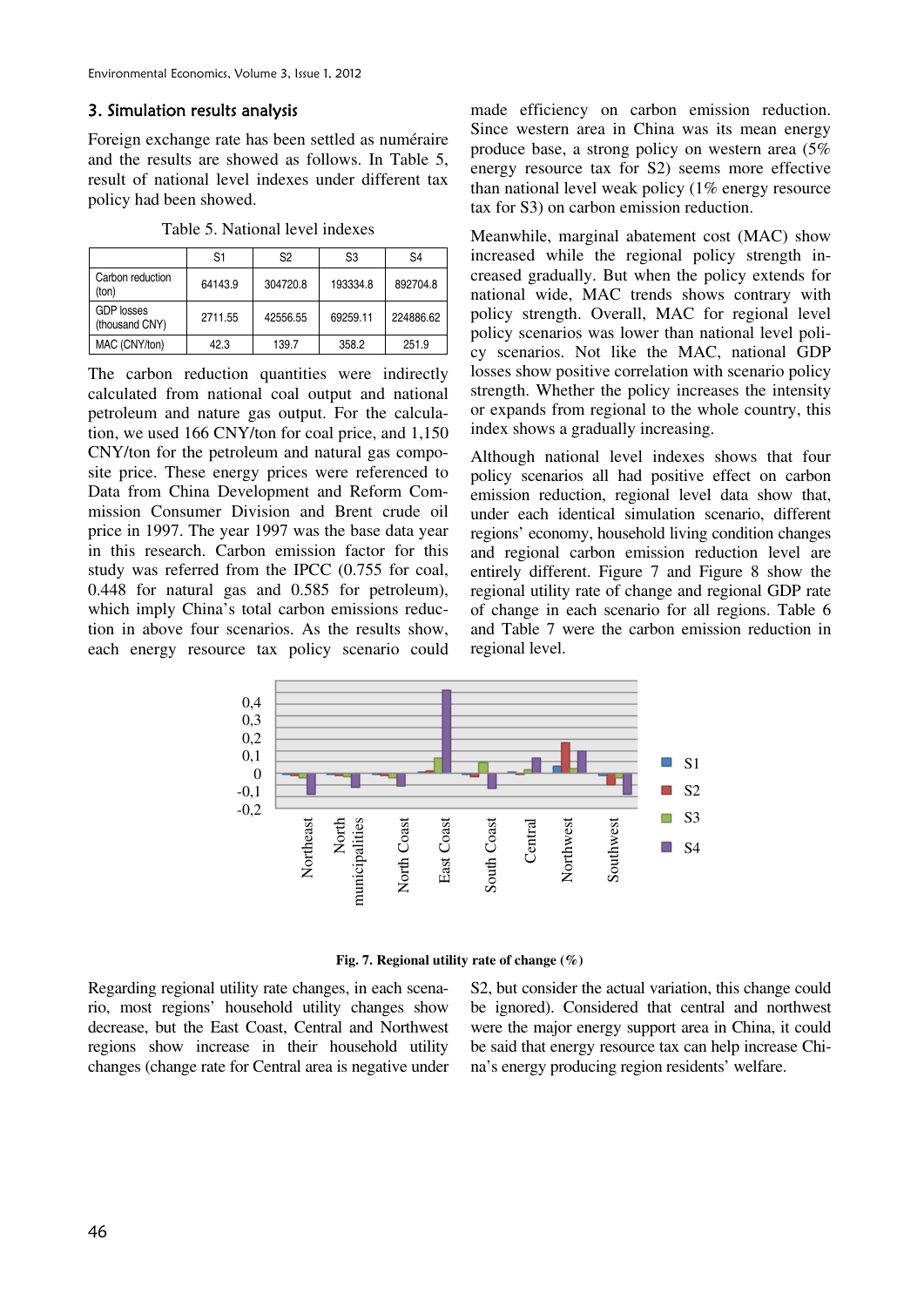

**Fig. 8. Regional GDP rate of change** 

Regarding the GDP rate of change figure, for scenarios that regional policy executed, regions besides two western areas show decrease in their GDP growth, two western areas including northwest and southwest regions show increase. But for scenarios of national wide policy, although the rate of change was small, five of the eight regions showed a positive change in their GDP growth, other three showed negative one. The biggest decrease happened in China's two most outsourcing regions: East Coast and South Coast.

When refer regional utility rate of change to the regional GDP rate of change, it could be found that for the East Coast area in all scenarios, northeast area, north coast and southwest area in S3 and S4, north municipalities and South Coast in S3, their household utility rate of change is opposite in sign to its GDP rate of change.

Table 6. Regional oil and gas reduction (million CNY)

|                      | S <sub>1</sub> | S <sub>2</sub> | S <sub>3</sub> | S <sub>4</sub> |
|----------------------|----------------|----------------|----------------|----------------|
| Northeast            | $-1.45$        | $-7.30$        | $-57.16$       | $-239.54$      |
| North municipalities | $-0.15$        | $-0.73$        | $-4.46$        | $-17.50$       |
| North Coast          | $-0.47$        | $-2.85$        | $-24.40$       | $-91.57$       |
| East Coast           | $-0.26$        | $-1.34$        | $-7.37$        | $-36.59$       |
| South Coast          | 8.63           | 26.07          | $-256.73$      | $-82.06$       |
| Central              | $-1.45$        | $-6.93$        | $-7.76$        | $-25.93$       |
| Northwest            | $-16.63$       | $-77.81$       | $-25.15$       | $-99.33$       |
| Southwest            | $-0.40$        | $-2.16$        | $-2.05$        | $-3.92$        |

According to petroleum and natural gas output changes showed in Table 6, except South Coast in S1 and S2, each region showed a cut down in petroleum industry output and natural gas industry output. Like other indexes change also shows, national level policy scenario's variation was far greater than regional level policy scenario. In these cut-backs, the South Coast region suffers most under scenario 3: 1% energy resource tax in the whole country,

followed by the Northeast area in scenario 4: 5% tax for nationwide. Actually it is not surprise to see these two areas suffer most from these two scenarios. Northeast area contains the most important petroleum producing oilfield of China – Daqing oilfield; in southeast area, nature gas resource of south sea was one of the most important nature gas sources for China. So in scenario 3 and scenario 4 which simulate energy resource tax policy nationwide, northeast area and southeast area made a huge cut-off from their petroleum and nature gas industry output.

Table 7. Regional coal output reduction (million CNY)

|                      | S1      | S <sub>2</sub> | S3       | S <sub>4</sub> |
|----------------------|---------|----------------|----------|----------------|
| Northeast            | $-0.13$ | $-0.64$        | $-6.97$  | $-29.13$       |
| North municipalities | 0.05    | 0.22           | 0.71     | 2.91           |
| <b>North Coast</b>   | $-1.43$ | $-6.64$        | $-23.65$ | $-114.90$      |
| East Coast           | $-0.03$ | $-0.10$        | 1.40     | 4.36           |
| South Coast          | $-0.22$ | $-0.82$        | 2.90     | $-2.44$        |
| Central              | $-0.86$ | $-2.98$        | 24.91    | 40.41          |
| Northwest            | $-7.59$ | $-36.21$       | $-5.52$  | $-27.55$       |
| Southwest            | $-2.68$ | $-12.60$       | 1.74     | $-11.02$       |

Different from regional oil and gas output change, contents showed in Table 7 about regional coal output reduction might easily confuse a first-time viewer: for regional level policy scenarios, regions except North municipalities all shows decrease in their coal output. But for national level policy scenarios, 3 of 8 regions show significant increase in their coal output. Especially for the Central area, the added amount was remarkable. This is probably because China's energy usage is nearly 80% based on coal and central area includes some China's main coal energy producers. With this situation, what Table 7 represented could be an acceptable outcome.

Above analysis demonstrate that for different regions, different energy resource tax intensity will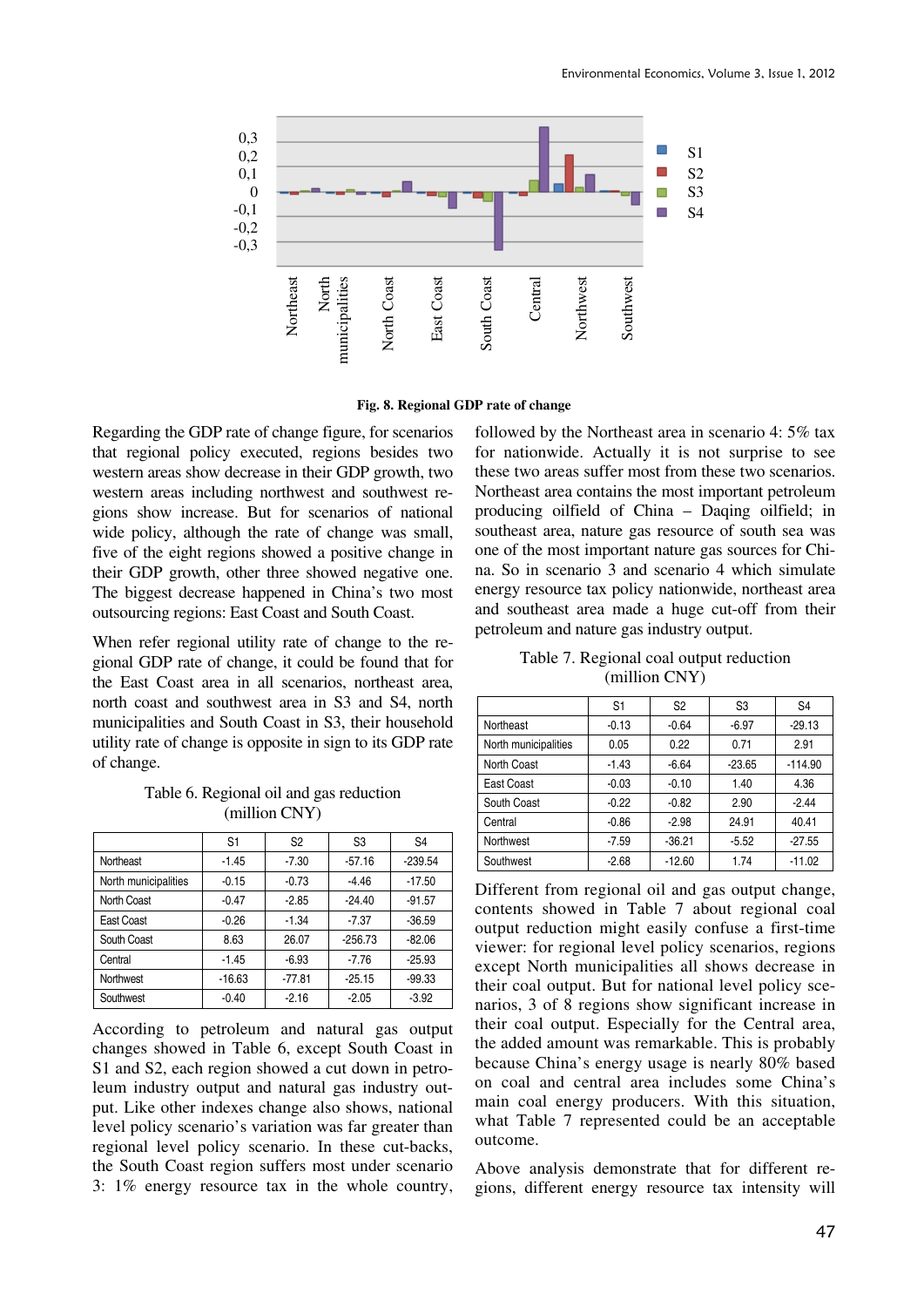lead to totally different regional economic performance. But at the same time, most scenarios show positive effect on regional level carbon emission control. After analysis for regional level indexes, Figure 9 exhibits results for national level industry output rate of change for each scenario.



**Fig. 9. Industry output rate of change (%)** 

As shown in Figure 9, in all scenarios, most industries around the country showed decrease for their output. In all industries, paper products industry decreased mostly (about 8%) under scenario 4 followed by the other manufacturing industry (decreased by 4.5%) and oil and gas industry (also at about 4.5%) under the same scenario. From this figure we can determine that regional policy as show in S1 and S2 will not lead to a heavy shock on nation's industry output. Even when this energy resource tax policy reached national level, only when policy reached sufficient strength such as S4 showed strong impact on country's industry system.

Meanwhile, when most industries during all scenarios were in recession, services, construction, electrical machinery and equipment and textile showed increased business activity in all four scenarios. These industries output increase might mainly have occurred because their developments are less dependent on energy sectors which were key evaluating part in this research.

# Conclusion

The results of four simulation scenarios under SCGE model in this paper proved that ad valorem energy tax no matter only pilot in regions or nationwide could reduce carbon emission in China with an acceptably marginal abatement cost. At the same time, main ener-

China for possible internal influences on its energy tax policy. Moreover, with the result of this study, it could be proved that a nationwide energy resource tax can be an effective mean for China to achieve its Copenhagen commitments. Acknowledgement

This study was financially supported as "Policy Research of Environmental Economics FY2009-2011" by the Ministry of the Environment, Japan and "Tohoku University Ecosystem Adaptability Global COE Program". We gratefully acknowledge Mr. Masahiro Abe for his assistance with this paper and helpful comments from associated academic contributors.

gy resource producing region may benefit from energy tax for region's household utility. This household utility increase may probably caused by energy tax for main energy producing region increased regional government revenue. With this extra revenue, government could spend more budgets on transfer and investment actions. These actions may help regions to improve local household utility. Also it should be aware that, energy tax policy in this study seems more efficient under national level scenarios, and more efficient for petroleum and natural gas resources using control but

less effective for coal resources using control.

From the above result, we believe that the forecast picture described in this research could elucidate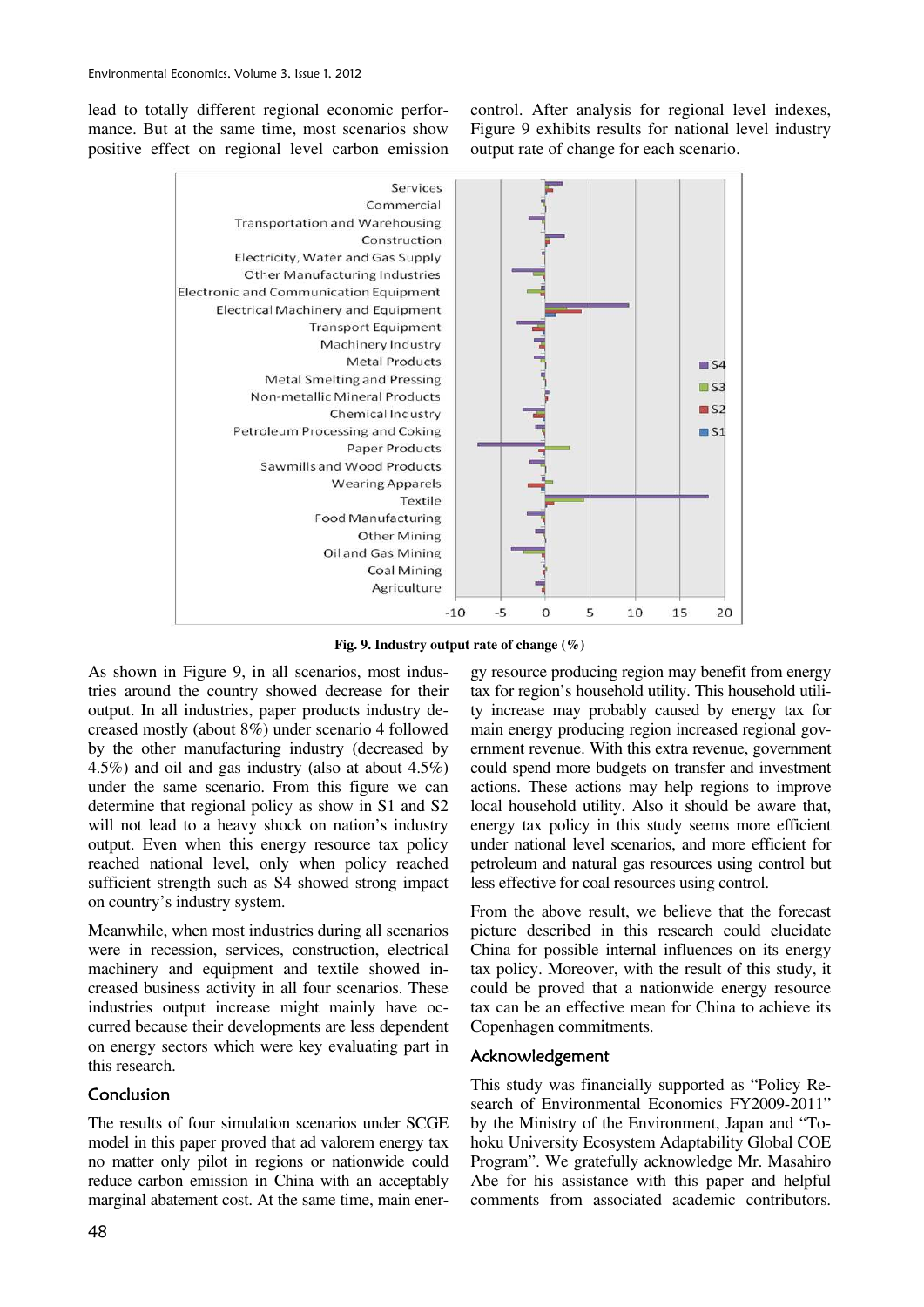# References

- 1. Adams P.D., Parmenter B.-R. et al. (2000). Analysis of Green house Policy using MMRF-GREEN, Center of Policy Studies, Monash University.
- 2. Burniaux, J.M. and T.P. Truong (2002). GTAP-E: An Energy-Environmental Version of the GTAP Model, GTAP Technical Paper, No. 16.
- 3. Borges A.M. and Goulder L.H. (1997). *Decomposing the impact of higher energy prices on long-term growth*, Cambridge University Press.
- 4. BP (2010). Statistical Review of World Energy 2010.
- 5. China Statistics Press (2009). China Energy Statistical Yearbook 2008.
- 6. Ministry of Environmental Protection of the People's Republic of China (2010). China Environment Bulletin 2009.
- 7. Fullerton D.F., Henderson Y.K. et al. (1997). *A comparison of methodologies in empirical general equilibrium models of taxation*, Cambridge University Press.
- 8. He J.H., Shen K.T. and Xu S.L. (2002). Carbon Taxation and CGE Model of Carbon Dioxide Mitigation, *Quantitative and Technical Economics*, Vol. 19, No. 10, pp. 39-47.
- 9. Hosoe, N., K. Gasawa and H. Hashimoto (2004). Textbook of Computable General Equilibrium Modeling, University of Tokyo Press.
- 10. Hertal T.W. (1997). *Global Trade Analysis: Modeling and Application*, Cambridge University Press.
- 11. Institute of Developing Economies (2003). Multi-regional Input-Output Model for China 2000.
- 12. IPCC (2006). 2006 IPCC Guidelines for National Greenhouse Gas Inventories, Introductions.
- 13. Ichimura, S. and W. Huijiong (2004). Interregional Input-Output Analysis of the Chinese Economy, Sobunsha Press.
- 14. Pu Z.N. (2011). A Study on China's Energy Tax Policy using the SCGE Model, Discussion Paper, Tohoku University.
- 15. Pang J. et al. (2008). Analysis on Economic Impact of China's Fuel Tax by Using CGE Model, *Inquiry into Economic Issues*, Vol. 11, pp. 69-73.
- 16. Ueda, T. (2010). *Regional and Urban Economic Analysis using Excel*, Corona Publishing.
- 17. Van der Mensbrugghe D. (2005). Linkage technical reference document: Version 6.0, Development Prospects (DECPG), The World Bank.
- 18. Wang C., Chen J.N. et al. (2005). Impact assessment of CO<sub>2</sub> mitigation on China economy based on a CGE model, Science and Technology, *Journal of Tsinghua University*, Vol. 45 (12), pp. 1621-1624.
- 19. Wei W.X. (2009). An Analysis of China's Energy and Environmental Policies Based on CGE Model, *Statistical Research*, pp. 3-13.
- 20. Xia C.W. et al. (2010). A dynamic CGE Research on Influence of China's Energy Saving Emission Reduction in the Fuel Tax Levied, On Economic Problems, Vol. 2, pp. 64-69.
- 21. Yang L. et al. (2009). Impact Assessment for Energy Taxation Policy Based on a Computable General Equilibrium Model, *China Population, Resource and Environment*, Vol. 19, No. 2, pp. 24-29.

#### Appendix. Mathematical formulas

#### Table A1. Subscripts

| Mark | Explanation       |
|------|-------------------|
| r, s | Region            |
| ı,   | Industry          |
| е    | Energy sector     |
| ne   | Non energy sector |

#### Table A2. Variables

| Variable name    | Explanation                                       |
|------------------|---------------------------------------------------|
| VAEs, i          | Composite good of labor, energy and capital       |
| Ls, j            | Labor input                                       |
| KENCs, j         | Composite good of capital and energy              |
| Ks, j            | Capital input                                     |
| ENCs, i          | Energy composite                                  |
| ENe, s, i        | Composite intermediate input of energy sector     |
| ENXr, e, s, j    | Intermediate input of energy sector               |
| Xne, s, j        | Composite intermediate input of non-energy sector |
| $XXr$ , ne, s, j | Intermediate input of non-energy sector           |
| XXIr, i, s, j    | Intermediate input                                |
| Zs, j            | Output                                            |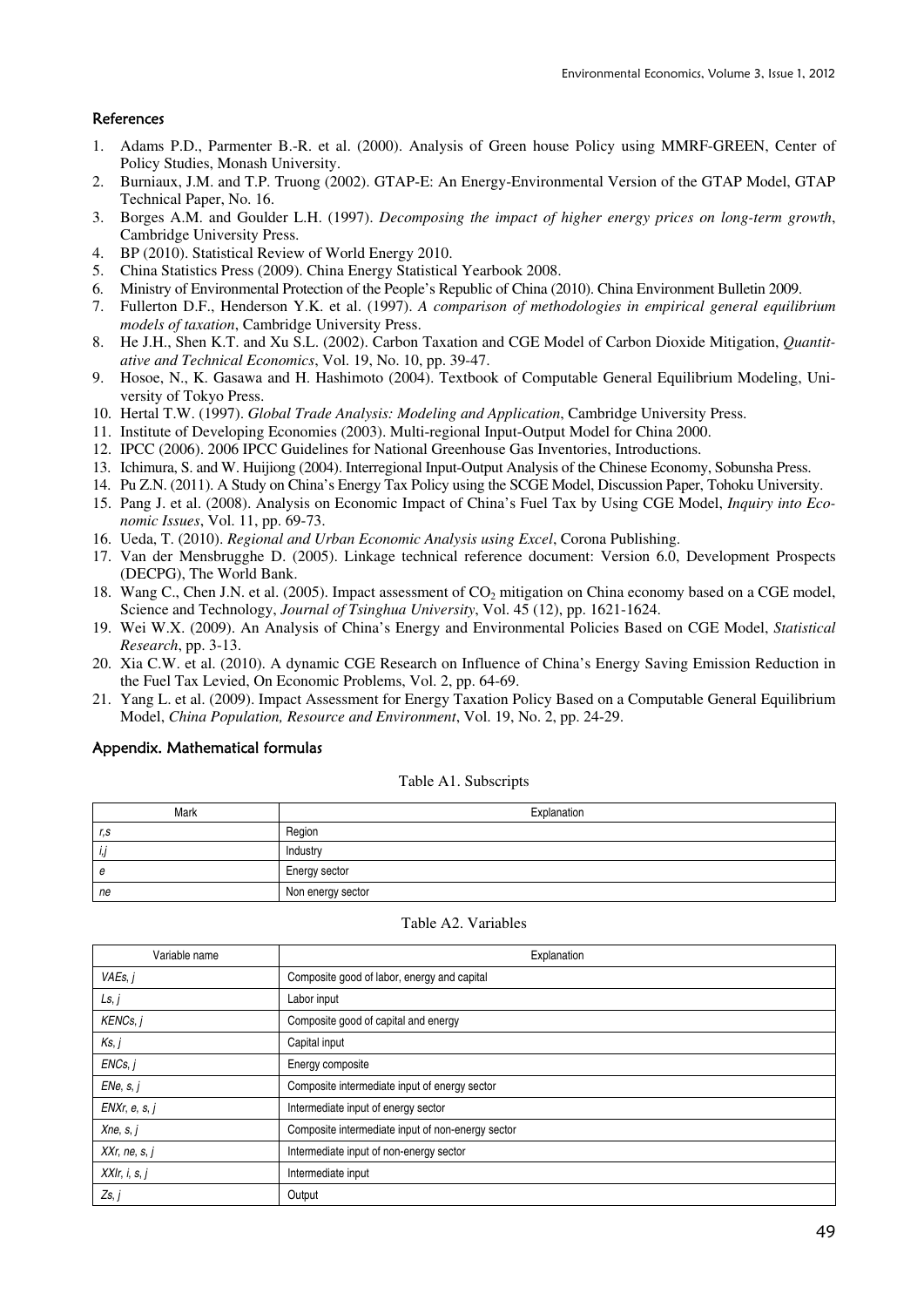| XXHr, i, s  | Household consumption                                  |
|-------------|--------------------------------------------------------|
| XHi, s      | Composite household consumption                        |
| SPs         | Saving of private department                           |
| SGs         | Saving of government                                   |
| TDs         | Direct tax                                             |
| TPs, j      | Production tax                                         |
| TEs, j      | Energy tax                                             |
| XGr, i, s   | Government consumption                                 |
| INVr, i, s  | Investment                                             |
| Er, i       | Export supply                                          |
| Mr, i       | Import demand                                          |
| Dr, i       | Domestic supply (demand)                               |
| Qr, i       | Armington composite good of import and domestic demand |
| PVAEs, j    | Price of VAEs, j                                       |
| PLs, j      | Price of Ls, j                                         |
| PKENCs, j   | Price of KENCs, j                                      |
| PKs, j      | Price of Ks, j                                         |
| PENCs, j    | Price of ENCs, j                                       |
| PENe, s, j  | Price of energy composite                              |
| PXne, s, j  | Price of non-energy composite intermediate input       |
| PHi, s      | Price of composite household consumption               |
| PZs, j      | Price of output                                        |
| PEr, i      | Price of export                                        |
| PMr, i      | Price of import                                        |
| PDr, i      | Price of domestic                                      |
| PQr, i      | Price of Armington composite goods                     |
| FSr         | Foreign savings                                        |
| UUs         | Utility                                                |
| SW          | Total social utility                                   |
| FKs         | Factor endowment of capital                            |
| FLs         | Factor endowment of labor                              |
| <b>PWEi</b> | Export price in world market                           |
| <b>PWMi</b> | Import price in world market                           |
| TPRs, j     | Production tax rate                                    |
| TDR         | Direct tax rate                                        |
| TER         | Energy tax rate                                        |
| <b>EXR</b>  | Exchange rate                                          |

# **1. Production nest functions:**

$$
EN_{e,s,j} = \alpha EN_{e,s,j} \left( \sum_{r} \beta ENX_{r,e,i,s} ENX_{r,e,s,j}^{\rho_1} \right)^{\frac{1}{\rho_1}}, \tag{1}
$$

$$
ENX_{r,e,s,j} = \left(\frac{PEN_{e,s,j}\alpha EN_{e,s,j}^{\rho}\beta ENX_{r,e,s,j}}{PQ_{r,i}}\right)^{\frac{1}{1-\rho_{1}}} EN_{e,s,j},\tag{2}
$$

$$
ENC_{s,j} = \alpha ENC_{s,j} \left( \sum_{e} \beta EN_{e,i,s} EN_{e,s,j}^{\rho_2} \right)^{\frac{1}{\rho_2}},
$$
\n(3)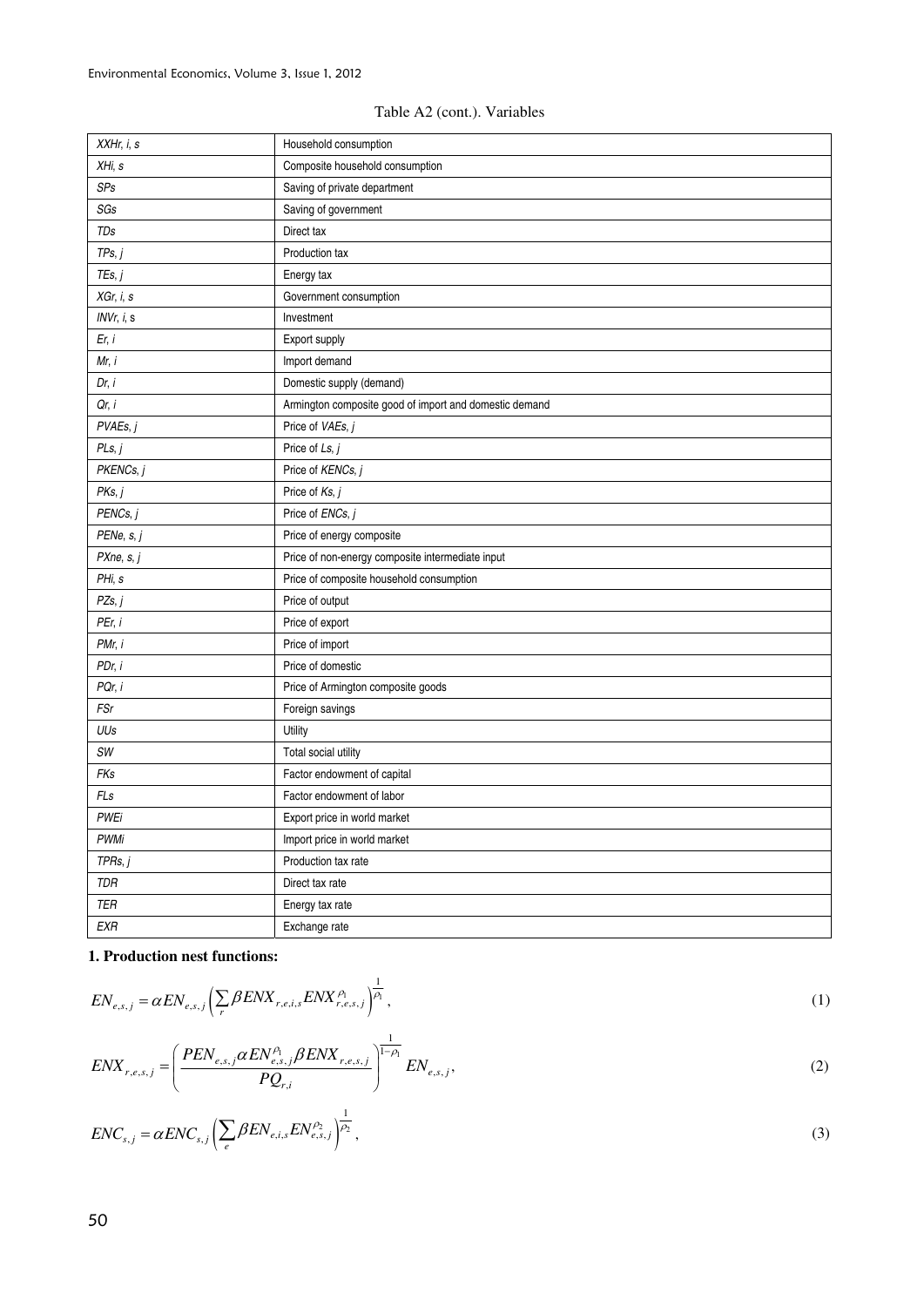$$
EN_{e,s,j} = \left(\frac{PENG_{s,j}\alpha ENC_{s,j}^{p_2}\beta EN_{e,s,j}}{PEN_{e,s,j}}\right)^{\frac{1}{1-\rho_2}}ENC_{s,j},\tag{4}
$$

$$
KENC_{s,j} = \alpha KENC_{s,j} \left(\beta ENC_{s,j} ENC_{s,j}^{p_3} + \beta K_{s,j} K_{s,j}^{p_3}\right)^{\frac{1}{p_3}},
$$
\n(5)

$$
K_{s,j} = \left(\frac{PKENC_{s,j}\alpha KENC_{s,j}^{\rho_3}\beta K_{s,j}}{PK_{s,j}}\right)^{\frac{1}{1-\rho_3}} KENC_{s,j},\tag{6}
$$

$$
ENC_{s,j} = \left(\frac{PKENC_{s,j}\alpha KENC_{s,j}^{P_3}}{PENC_{s,j}}\right)^{\frac{1}{1-\rho_3}} KENC_{s,j},\tag{7}
$$

$$
VAE_{s,j} = \alpha VAE_{s,j} \left( \beta L_{s,j} L_{s,j}^{a_4} + \beta KENC_{s,j} K_{s,j}^{a_4} \right)^{\frac{1}{a_4}},
$$
\n(8)

$$
L_{s,j} = \left(\frac{PVAE_{s,j}\alpha VAE_{s,j}^{\rho_4}\beta L_{s,j}}{PL_{s,j}}\right)^{\frac{1}{1-\rho_4}} VAE_{s,j},\tag{9}
$$

$$
KENC_{s,j} = \left(\frac{PVAE_{s,j}\alpha VAE_{s,j}^{\rho_4}\beta KENC_{s,j}}{PKENC_{s,j}}\right)^{\frac{1}{1-\rho_4}} VAE_{s,j},\tag{10}
$$

$$
X_{ne,s,j} = \alpha X_{ne,s,j} \left( \sum_{r} \beta X_{r,ne,i,s} X X_{r,ne,s,j}^{\rho_{5}} \right)^{\frac{1}{\rho_{5}}},\tag{11}
$$

$$
XX_{ne,s,j} = \left(\frac{PX_{ne,s,j}\alpha X_{ne,s,j}^{\rho_{5}}\beta X_{r,ne,s,j}}{PQ_{r,i}}\right)^{\frac{1}{1-\rho_{5}}}X_{ne,s,j},
$$
\n(12)

$$
VAE_{s,j} = AVAE_{s,j}Z_{s,j},\tag{13}
$$

$$
X_{ne,s,j} = AX_{ne,s,j}Z_{s,j},\tag{14}
$$

$$
PZ_{s,j} = PVAE_{s,j}AVAE_{s,j} + \sum_{ne} PX_{ne,s,j}AX_{ne,s,j}.
$$
\n(15)

# **2. Household active functions:**

$$
XH_{i,s} = \alpha XH_{i,s} \left( \sum_{r} \beta X X H_{r,i,s} X X H_{r,i,s}^{\rho_6} \right)^{\frac{1}{\rho_6}},\tag{16}
$$

$$
XXH_{r,i,s} = \left(\frac{PXH_{i,s}\alpha XH_{i,s}^{\rho_{6}}\beta XXH_{r,i,s}}{PQ_{r,i}}\right)^{\frac{1}{1-\rho_{6}}}XH_{i,s},
$$
\n(17)

$$
XH_{i,s} = \frac{\beta X H_{i,s}}{P X H_{i,s}} \left( PL_s FL_s + PK_s FK_s - SP_s - TD_s \right).
$$
\n(18)

# **3. Government active functions:**

$$
XG_{r,i,s} = \frac{\beta G_{r,i,s}}{PQ_{r,i}} \left( \sum_{j} T P_{s,j} + T D_s + \sum_{j} T E_{s,j} - S G_s \right),
$$
\n(19)

$$
TD_s = TDR(PK_sFK_s + PL_sFL_s),
$$
\n(20)

$$
TP_{s,j} = TPR_{s,j}PZ_{s,j}Z_{s,j},\tag{21}
$$

$$
TE_{s,j} = TER \cdot PENC_{s,j}ENC_{s,j}.\tag{22}
$$